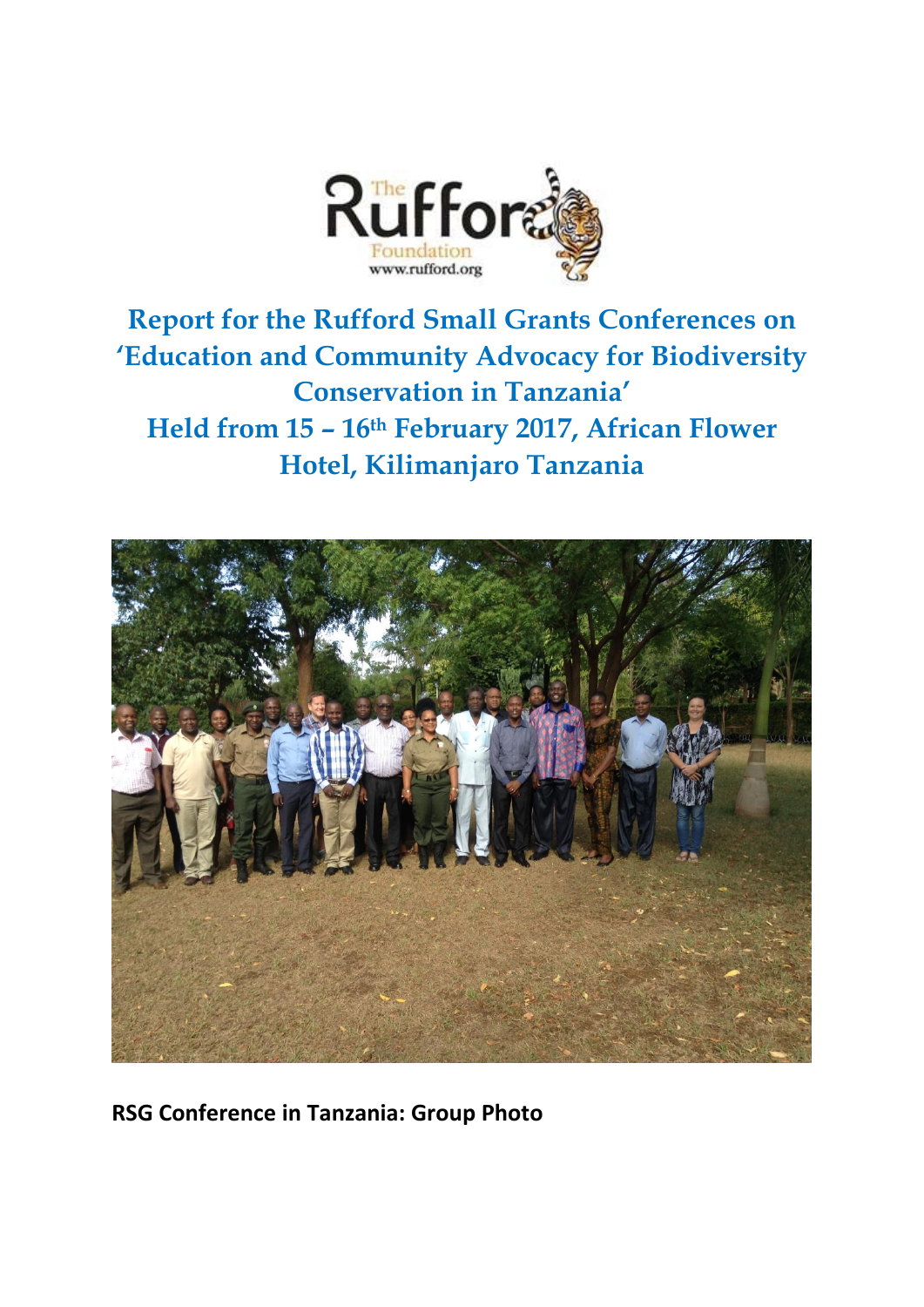# **Introduction**

The Rufford Foundation Small Grants (RSG) Conference for grant recipients in Tanzania was coorganized by RSG and Sokoine University of Agriculture Tanzania as a local host. Participating organizers are; Tanzania Wildlife Research Institute (TAWIRI), Tanzania National Parks and University of Dar es Salaam Tanzania. The conference was held from 15-16th February 2017 in Kilimanjaro Tanzania. The conference was organized in the time when Tanzania biodiversity resources are at high risk of extinction caused by environmental pollution, habitat degradation, introduction of species and climate change. The sustainability of these resources requires proper management strategies. In view of supporting biodiversity conservation, the Rufford Foundation has funded 71 biodiversity conservation projects in Tanzania. The projects outputs have been reported to the Foundation as per contract and foundation guidelines. However, in the view of supporting sustainable biodiversity conservation through management oriented researches, it has been noted that, the information gathered through this funding is scattered and likely unavailable to biodiversity management authorities in Tanzania. Thus the need to gather, share and disseminate these findings for biodiversity management is of great concern. Therefore, this conference was geared towards knowledge sharing and dissemination of information to the wider and broader stakeholders. The forum will provide a room for exchange of knowledge and experiences on the management of biodiversity in Tanzania, noting that the nations biodiversity contribute significantly to socioeconomic development.

# **Objectives of the RSG Conference in Tanzania** *State briefly what the RSG Conference aimed to achieve.*

The main theme of the Conference was '**Education and Community Advocacy for Biodiversity Conservation in Tanzania'.** Presented papers were from three subthemes as indicated below:

- ◆ Biodiversity conservation and human-wildlife conflicts.
- \* Up-scaling research for biodiversity conservation.
- Environmental education and improved rural livelihood for biodiversity conservation.

## **The conference objectives were:**

- Sharing of experiences and best practices in biodiversity conservation education and community advocacy.
- \* Promoting communication and networking, education and community advocacy and strengthening research capacity for biodiversity conservation.
- Promoting the role of community livelihood improvement for biodiversity conservation**.**

The presented findings of the conference has been submitted to the Ministry of Natural Resources and Tourism Tanzania so that they can be integrated and used to assist the current management strategies of the government in attaining the sustainable use and conservation of biodiversity. This conference has resulted into a forum on which the project executants can communicate among themselves and with Authorities and community at large. While using the best available information from the projects, participants had an opportunity to advice the government on the necessary policy actions and transformations for the conservation and protection of endangered wild species and their habitat in a holistic manner. In addition, the conference participants highlighted the challenges, successes and lessons learned from each project in view to extrapolate and communicate them to the places outside the project areas.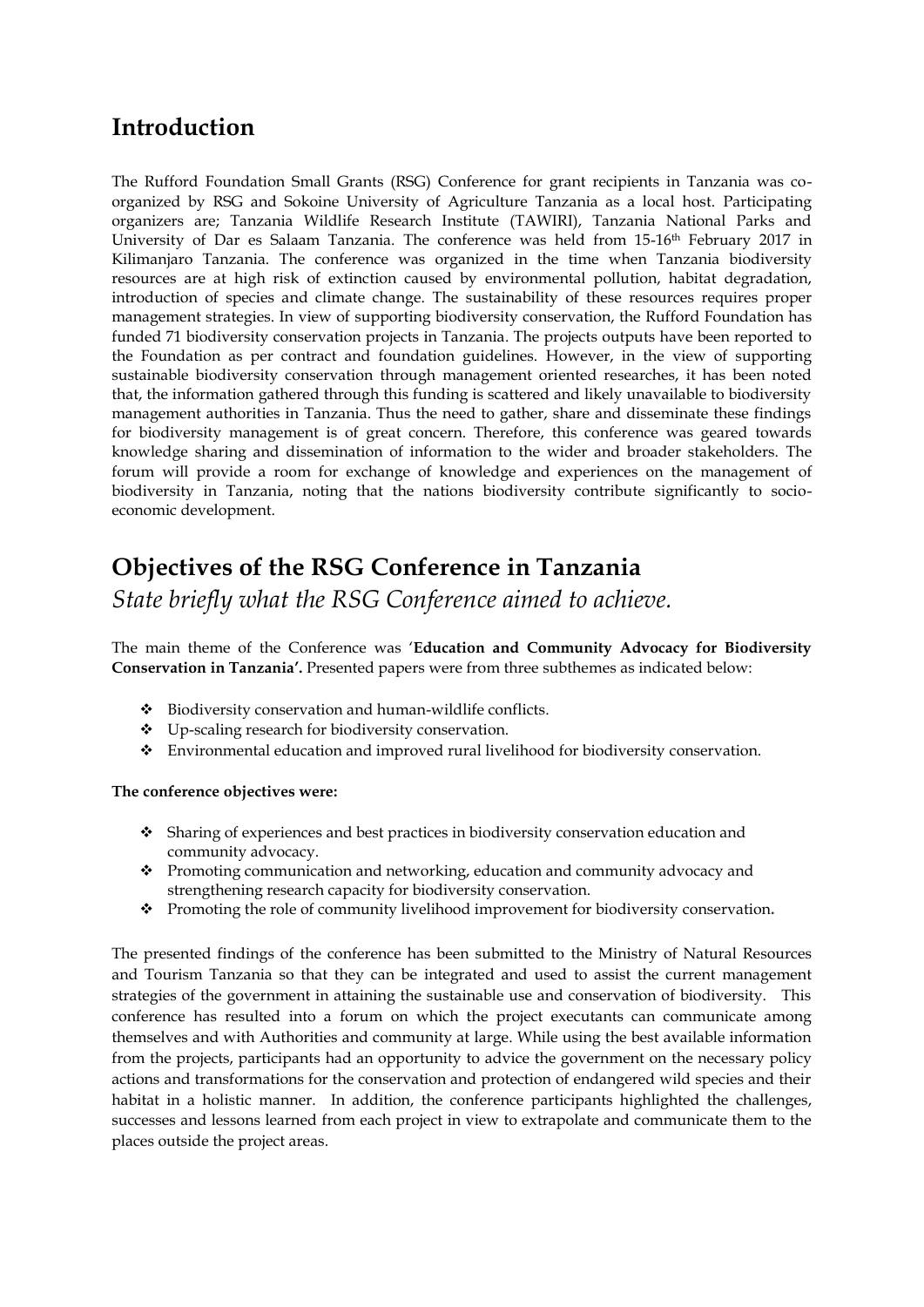# **Policy Agenda Relevant to the Conference from the Guest of Honour**

The guest of honour, *Hon. Jumanne Maghembe (MP)* was represented by the Chief Park Warden of the Kilimanjaro National Park Tanzania. The speech highlighted important aspect in the conservation of biodiversity in Tanzania and financial support of Rufford Foundation in the same. Few highlighted sentence include: <sup>1</sup>I have observed that this conference has attracted various specialists including conservationists, scientists and researchers from different parts of the Tanzania and Africa to share the ongoing activities regarding biodiversity management that will lead to potential long term conservation'. 2 'This conference addresses issues related to biodiversity conservation, sustainable use of ecosystems, and ecosystem degradation*.* I am informed that areas to be covered in this conference include human-wildlife conflicts, up-scaling research for biodiversity conservation, education and advocacy, and biodiversity conservation for improved livelihood. This information are important on biodiversity and especially on wildlife conservation and sustainable tourism'. <sup>3</sup>'In Tanzania as in other parts of the world, loss of biodiversity have increased more rapidly due to overexploitation, habitat loss, habitat fragmentation, introduced species/invasive species, pollution, diseases and climate change. Hence we indeed need and seek the application of science and research to inform management decision, but it is also perhaps beyond time that Tanzania further strengthens its own capacity in this important area so as to improve our ecosystem health and socio-economic development to our Nation. I wish to assure you all participants and the Rufford Foundation administration that the Government of Tanzania is fully committed to implement and support all efforts directed to biodiversity conservation in Tanzania. We will work to implement and enforce policies that facilitate and promote natural resources conservation and management'.

# **Synopsis of the Various Sessions Theme**

- *15-02-2017 – Session 1: Key Note Presentations*
- 1A: Understanding Biodiversity Conservation and Human-wildlife Conflicts- **Dr. C. Nahonyo**

1B: Understanding the Role of Environmental Education and improved Rural Livelihood

for Biodiversity Conservation-**Dr. F. Kilahama.**

- 1C: Up-scaling Research for Biodiversity Conservation-**H. Taylor.**
- 1D: Questions and Discussion- **Key Note Speakers**

1E: Poster Presentations.

#### *15-02-2017 – Session 1: Participants Presentations*

2A: Biodiversity Conservation through Beekeeping in Lake Jipe Ecosystem.

2B: Promoting Beekeeping as an Innovative Mechanism for Biodiversity Conservation and Community Livelihoods Improvement in the East Usambara Mountains, Tanzania.

2C: Enhancing Community Involvement in Six Villages Adjacent to Mikumi National Park on Participatory Conservation of African Elephants' Habitat- Tanzania.

2D: Understanding grassroots conservation efforts: A case of Enguserosambu Community Forest.

2E: The Role of Community Conservation of *Oxystigma msoo* in Rau Forest Reserve, Tanzania.

2F: Environmental Education and Community Involvement in the Conservation of Endangered Lake Kitangiri Ecosystem in Tanzania.

2G: Influence of Human Induced Habitat on Avifauna Diversity and Distribution around Wetland (Case Study of Lake Jipe).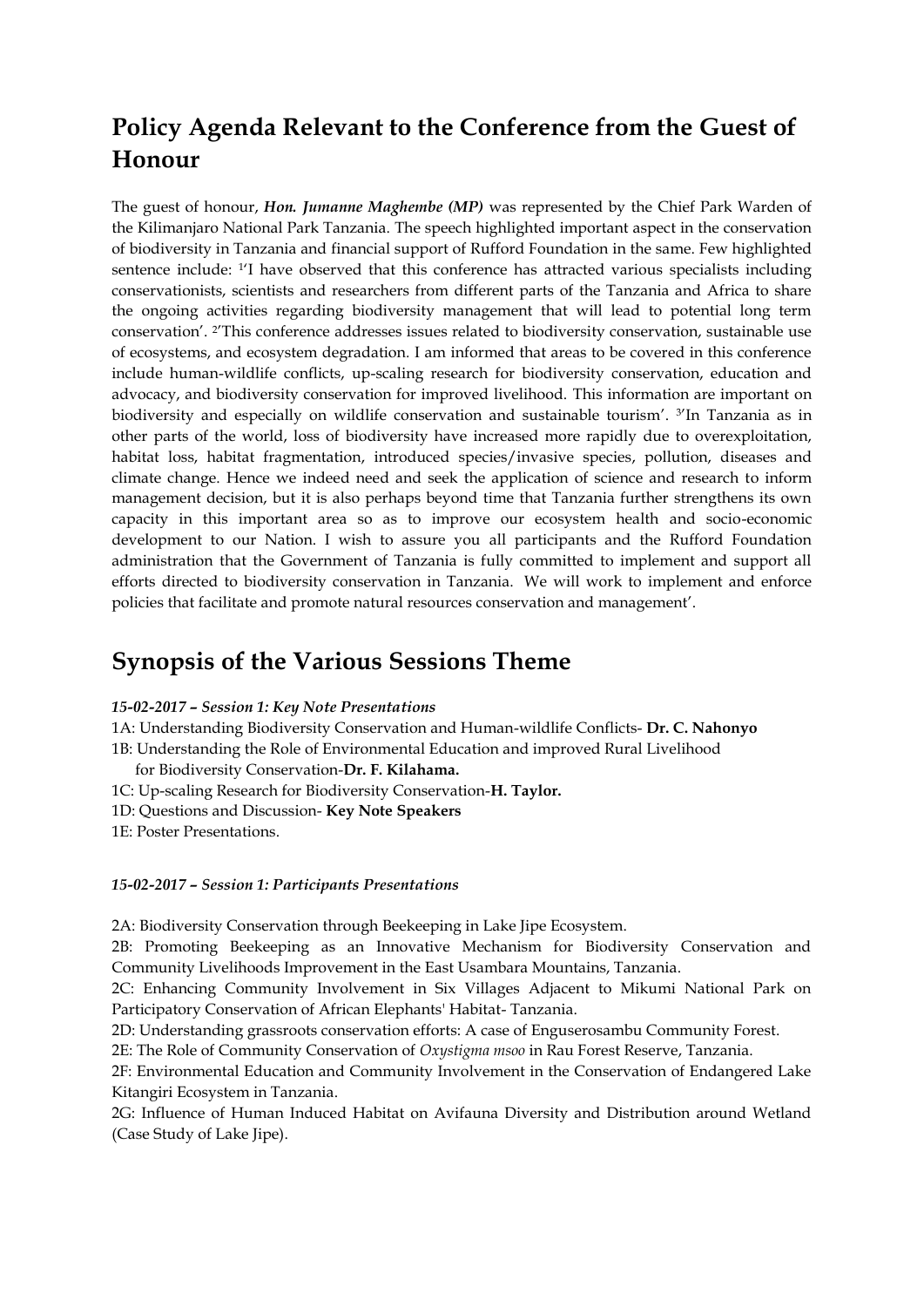## *16 - 02 - 2017 – Session 1: Participants Presentations*

3A: Community Participation in the Conservation of Jipe Tilapia.

3B: Enhancing Conservation of Magombera Forest through Adapting Beekeeping.

3C: Conservation of Large Carnivore Biodiversity in the Masai Steppe, Northern Tanzania.

3D: Ecogeographic Distribution of Terrestrial Edible Orchid in Tanzania: Implication for Setting

Priorities on Insitu Conservation of Plant Genetic Resources.

3E: The Conservation Values and Status of Threatened Kimboza Forest Reserve.

3F: Ecology and Role of Land Use on Abundance, Diversity and Distribution of Small Mammalian Carnivores in Ruaha Ecosystem.

## *16-02-2017 – Session 2: Participants Presentations*

4A: Botanic Garden an Important Approach to Plant Conservation: Case of Arusha Botanic Garden Tanzania.

4B: Achievements and lessons learnt from a long-term programme for standardizing biodiversity research and monitoring in the Udzungwa Mountains.

4C: Bat Biodiversity, Ecology and Conservation in Zambia.

4D: General Discussion and Recommendations:

*Sessions focused on challenges, governance and management of biodiversity, their use and the related policy, economic and political implications from local, regional as well as international scales. The session focused on the impact of human-wildlife conflicts to biodiversity conservation in Tanzania and the effort undertaken to mitigate it for sustainable management of the resources. Scientific research covering large geographical areas of the species occurrences were highlighted as key for the management of biodiversity. Issues of public participation in Biodiversity Management from both a holistic point of view where all stakeholders are included; to a group or community focused approach, including aspects such as gender, youth, education and awareness building in participatory in biodiversity management were addressed*. *Participants provided experiences and lessons learned in the several projects that have been carried out throughout the country, including the role of international organizations (i.e. Rufford Foundation) and NGO's in Biodiversity Management. It also emphasized lakes as water sources for African cities and as important transportation media. Poverty is both a cause and result of degradation of biodiversity and habitats. Community involvement play key role in the sustainable management of the biodiversity. The session dealt with poverty reduction as a means to enhancing environmentally sustainable livelihoods, particularly in areas where the population is largely dependent on biodiversity. Beekeeping found programs financed by Rufford Foundation was reported among the successful alternative livelihood activities for poverty reduction in the areas where biodiversity are in greatest threat. The session addressed natural, socioeconomic, health, development and political factors that might enhance or mitigate biodiversity loss through improving livelihood of the rural communities in Tanzania. Research findings featured as important tool to be considered in the decision regarding management and conservation of biodiversity. The general discussion examined critically the emerging threats to biodiversity as a consequence of human activities and climate change. In a wider sense the session explored issues related to emerging risks and vulnerability, and the new paradigms in Biodiversity Management and research that need to be considered and affected in view of these emerging changes.*

# **The Impact of the RSG Conference**

# *Were there examples of where Rufford Funding has enabled disproportionately large and tangible conservation impacts to be delivered?*

There were several examples where there is large and tangible conservation impacts following Rufford Funding:

 Improved protection and management of the *African Elephants'* and its habitat in six villages around Mikumi National Park Tanzania. The impacts were achieved through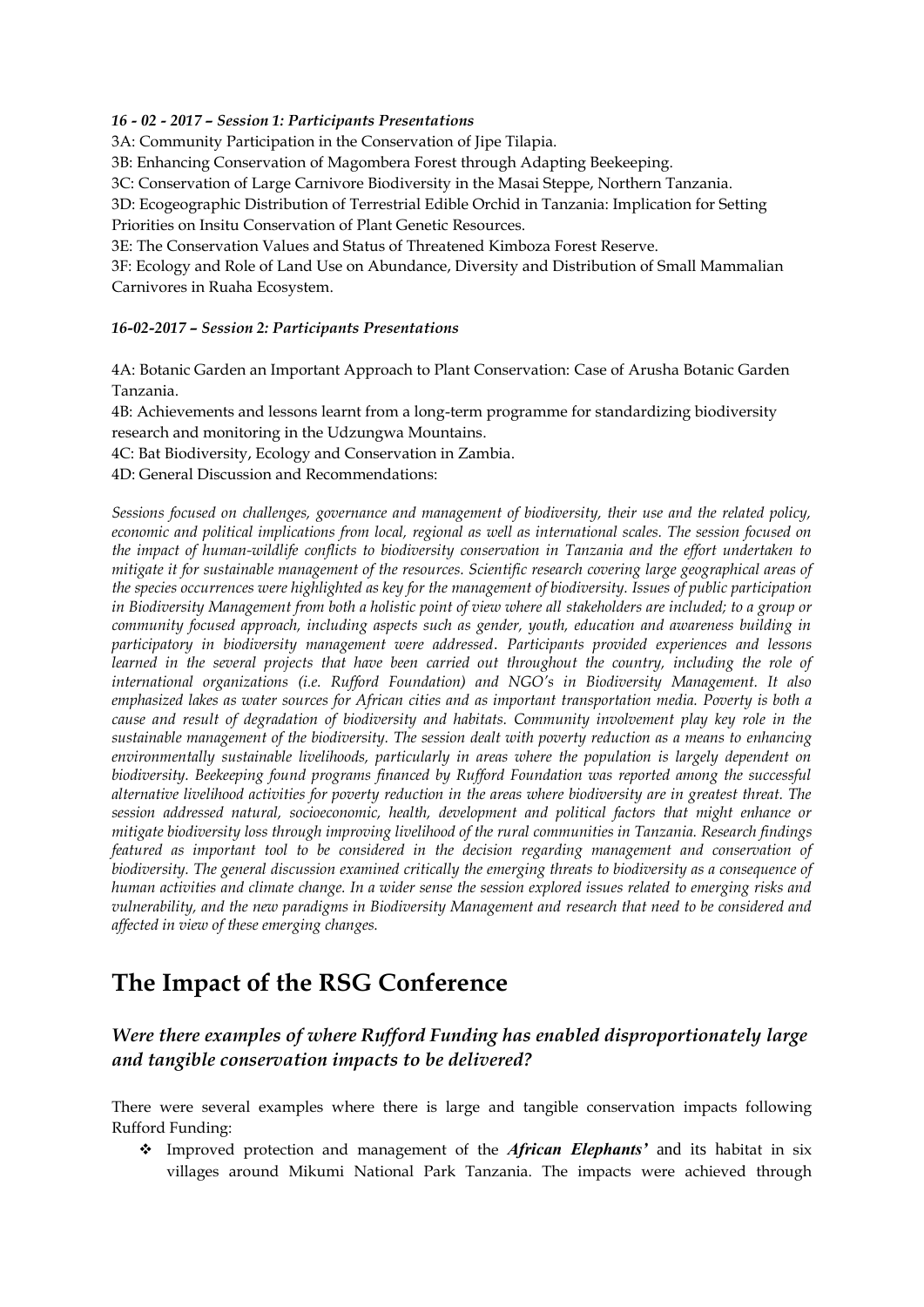effective participation of villagers through carrying out alternative livelihoods (*i.e*. beekeeping) which reduced destruction actions to the park area.

- Formation of Village Guard Security (VGS) leading to effective measures to guard and report any incidence effecting elephants' welfare.
- Decline in the degradation of Enguserosambu Community Forest through community participation in awareness programs.
- \* Report on the ecology and role of land use on abundance, diversity and distribution of small mammalian carnivores in Ruaha Ecosystems, Tanzania.
- \* Improved livelihood of people around Lake Jipe ecosystem Tanzania through development of improved beekeeping and local chicken keeping.
- $\div$  134 people trained on the best land use practices, soil conservation and development of a demo farm on agro-forestry in areas around Lake Jipe ecosystem Tanzania.
- $\div$  Four nursery trees developed and 8500 trees planted in areas around Lake Jipe ecosystem Tanzania.
- \* 89% of indigenous trees planted for restoring in the degraded area of the forest survived and only 11% of trees planted could not survive for various reasons.
- Improved conservation of the remaining part of Magombera forest by involving the adjacent community in the restoration initiatives and bee keeping as alternative way of livelihoods.
- Improved capacity of local people and increased conservation awareness that lead to the community participation in the conservation, reforestation programmes, monitoring and protection of the Kimboza forest reserve Tanzania.
- Formation of three school environmental clubs leading to effective participation of secondary and primary school students in the conservation of Lake Jipe Ecosystem.

## *Were there examples of locally developed approaches to biodiversity management?*

- Formation of youth and student clubs to support reforestation in Kimboza forest.
- Established beekeepers and local chicken associations for supporting Lake Jipe catchment conservation.
- Establishment of 'Locally Managed Reserve Areas' in Lake Jipe ecosystem.
- Established Botanic Garden (3000 square meters) in Arusha City Tanzania for promotion sustainable use of Nature.

# Were there examples of how has Rufford support helped early career *conservationists achieve their goals?*

- **Mr. A. Runji:** The Rufford Foundation has been supporting my conservation work and have improved knowledge as conservation leader.
- **Ms. Tausi Ally:** This was my first research grant from Rufford and for the past one year in the field in Lake Kitangiri I have learnt so much to work with the society in the biodiversity conservation.
- **Mr. Mtui:** With my supervisor, Mr. Rovero, Rufford has been providing financial support to our work in Udzungwa National Park. I have gained a lot of knowledge both in the management of the resources but also the way to interact with the society.
- **Dr. Jason.** Support from Rufford improved my understanding on the threat facing Tanzania wetlands and how poverty alleviation to the surrounding society may help biodiversity management.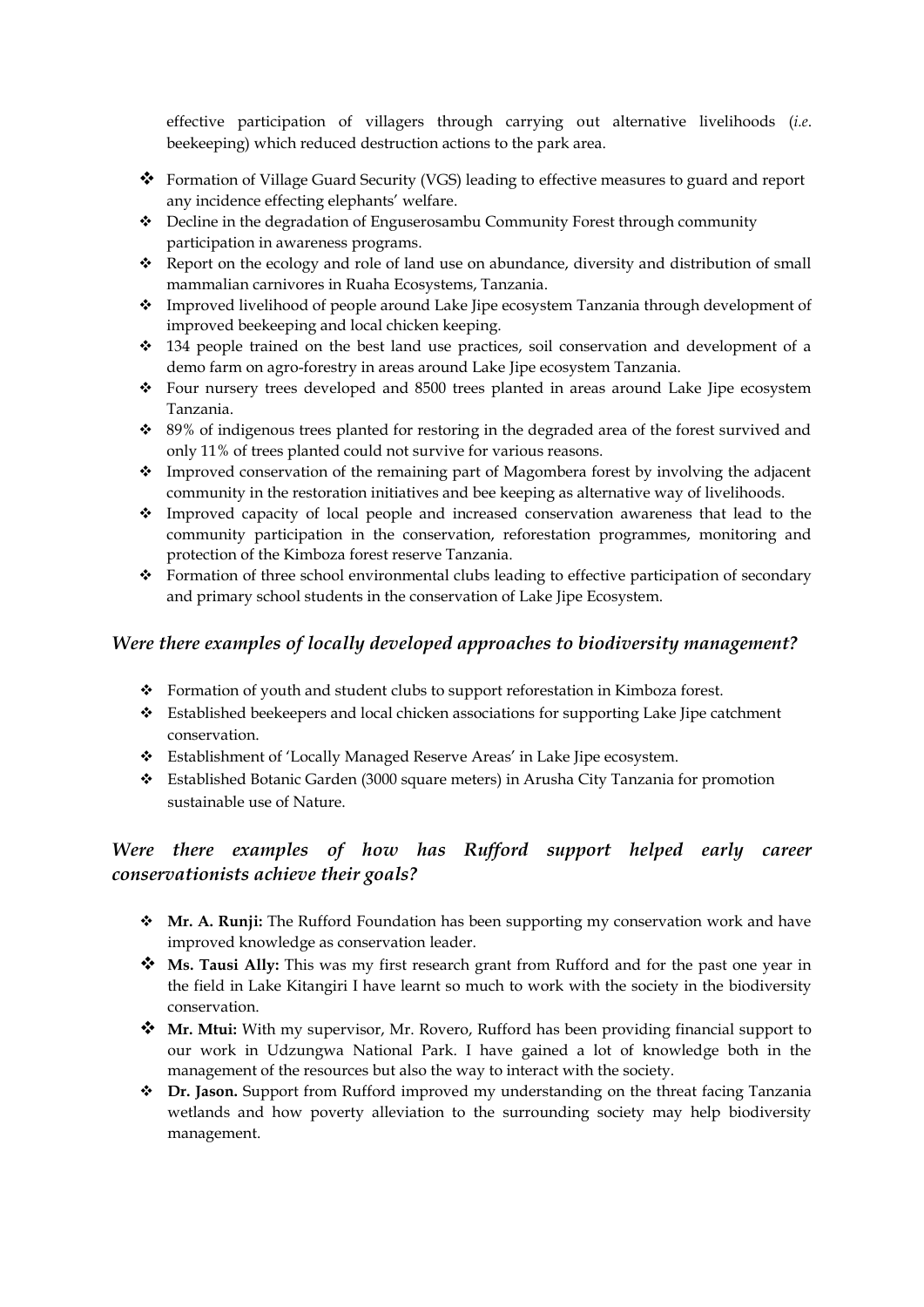**Dr. Nahonyo.** Rufford is one of the best donor to be honoured for supporting young generation initiatives in biodiversity conservation. The government should seek the best way to implement the recommendation resulting from Rufford Foundation Projects in Tanzania.

# *Were there examples of how Rufford funding has helped support work on species and ecosystems that are traditionally difficult to fundraise for?*

**Dr. Johnson** reported that conservation of Lake Jipe Tilapia in Lake Jipe ecosystem was difficult to be funded in the past due to its small size and hence received little attention from the responsible authorities. Also much of the donor funds are directed to large water bodies in the country like Lake Victoria and Lake Tanganyika. However, through following funds from Rufford support, the conservation work and the importance of the lake biodiversity have become known and attracted more donors like The Mohammed bin Zayed Species Conservation Funds.

**Ms. Tausi Ally** reported that in her initiative to conserve Lake Kitangiri Tilapia it was difficult to get financial support until when she came to know about Rufford Foundation Small Grants.

# *Were there examples of how Rufford grants have provided seed funding to build capacity, identify conservation needs and develop replicable models for future projects?*

- Rufford provided seed funding for conservation of endangered Lake Kitangiri Tilapia, *Oreochomis amphimelas*.
- Rufford provided seed funding for the conservation of threatened terrestrial Edible Orchid in Tanzania.
- Rufford provided seed funding for conservation of critically endangered Jipe Tilapia and its ecosystem. Currently, the species conservation is co-financed by Rufford and The Mohammed bin Zayed Species Conservation Fund.
- Rufford provided seed funding for the conservation of *Oxystigma msoo* plant in Rau Forest Reserve, Tanzania.

# *Were there examples of how Rufford funding has helped train a future generation of conservationists?*

- Workshop training of youth living around Lake Jipe ecosystem for the conservation of the underlined species through improved beekeeping and local chicken keeping.
- Workshop training to the villagers and school students on best environmental practices for the conservation of Kimboza forest reserve.
- Building the capacity building for local people and to increase conservation awareness by conducting seminars to villagers particularly village conservation committees and village leaders for community reforestation programmes, monitoring and protection of the Kimboza forest reserve.
- Training of the youth around Kimboza forest reserve to establish bee keeping as alternative source of income.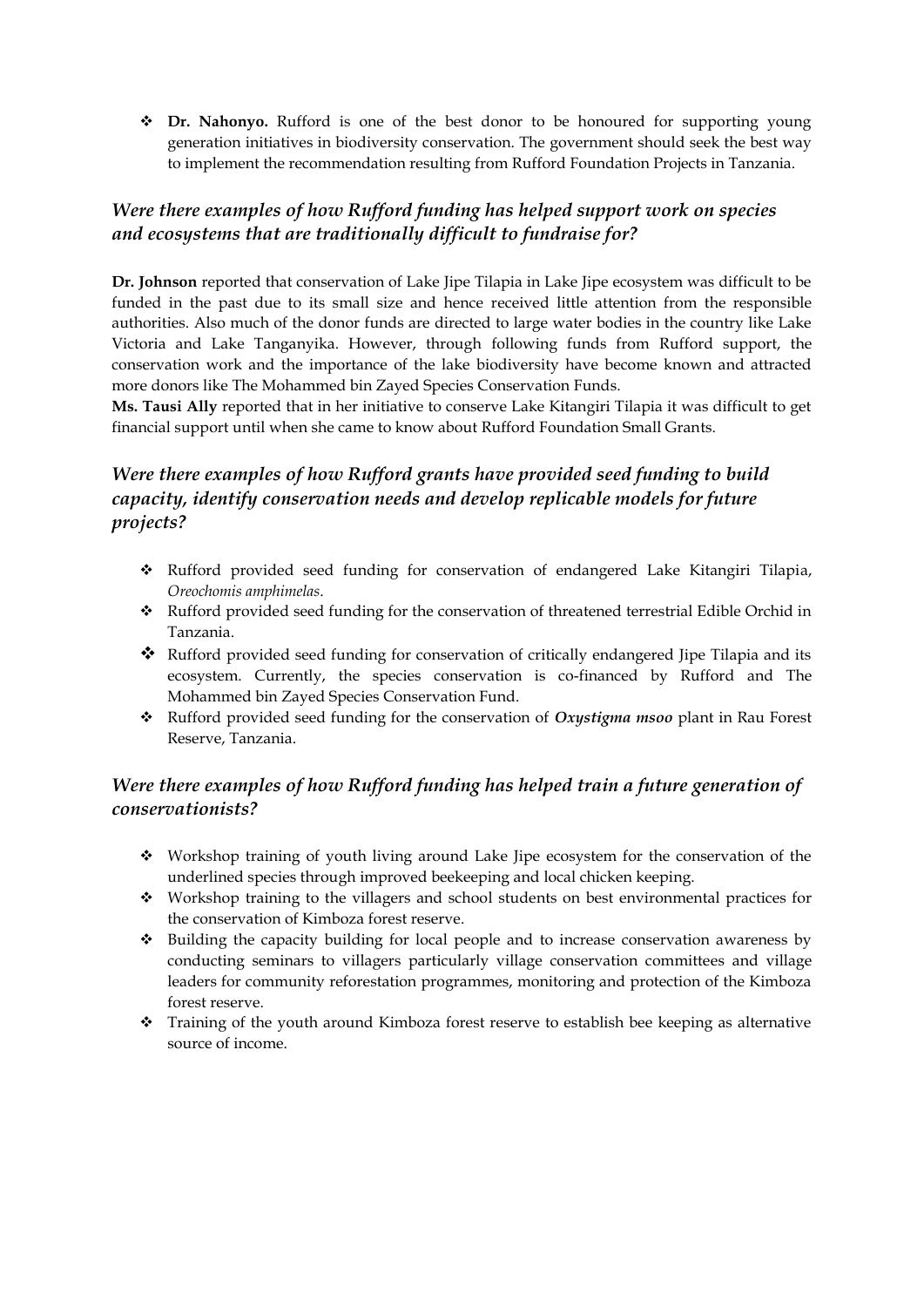# *Were there examples of where Rufford grantees have published important biodiversity information?*

Many grantees reported final reports of their projects submitted to Rufford Foundation.

# **Issues raised and any recommendations made**

*Were there any other issues specifically raised by attendees? Also, were there any recommendations that arose as a result of the conference?*

There are several question raised but few were selected due to its relevance to the current Tanzania Biodiversity Management Strategy:

## *1: Questions to Dr. Nahonyo presentations*

**Q. Dr. Kisingo:** *Do you think ecosystem approach is relevant for species conservation under the current human-wildlife conflicts?*

**Ans:** This is the relevant approach since when the system is protected, a species is also protected.

**Q. Dr. Kisingo:** *Why there are several human-wildlife conflicts in Tanzania? Are they affecting biodiversity conservation?*

**Ans:** This is due to the lack of land and resource use plan from village level. They are affecting biodiversity and that is why Tanzania is reported as one of the country where biodiversity are in high risk of extinction.

**Q. Dr. Johnson:** What is the feature of biodiversity in Tanzania under the current human-wildlife conflicts?

**Ans:** Continued loss of habitat and more species extinct from the wild.

## *2: Questions to Helen Taylor*

**Q. Mr. Msigwa**: Is there any efforts to combat zoonotic diseases from Bats in Zambia?

**Ans:** There are fewer studies on bat zoonotic diseases especially in Africa. However, Japanese are working with Zambians to explore disease not only in bats but other species in addition to bats. This will include zoonotic diseases across borders.

## *3: Questions to Dr. Kilahama*

**Q. Dr. Jasson:** For your experience, do think environmental education and community participation is important in biodiversity conservation in country like Tanzania?

**Ans:** This is the key area of biodiversity conservation that need to be promoted for feature management of our resources. In my understanding, environmental education needs to be provided even from primary to University level. People should be aware of the value of biodiversity.

**Q. Dr. Lamtane:** What would happen until today if there would no any initiatives on environmental education in our country?

**Ans:** More wild species would have extricated and habitat loss beyond the observed situation.

**Q. Dr. Lamtane:** What is your comment to Rufford toward funding environmental education programs for biodiversity conservation in Tanzania**?**

**Ans:** First, I should appreciate the support from this International Organization for supporting our resources conservation. Young scientists have to start more initiative targeting biodiversity conservation in our country. Generally, further financial support from Rufford is required.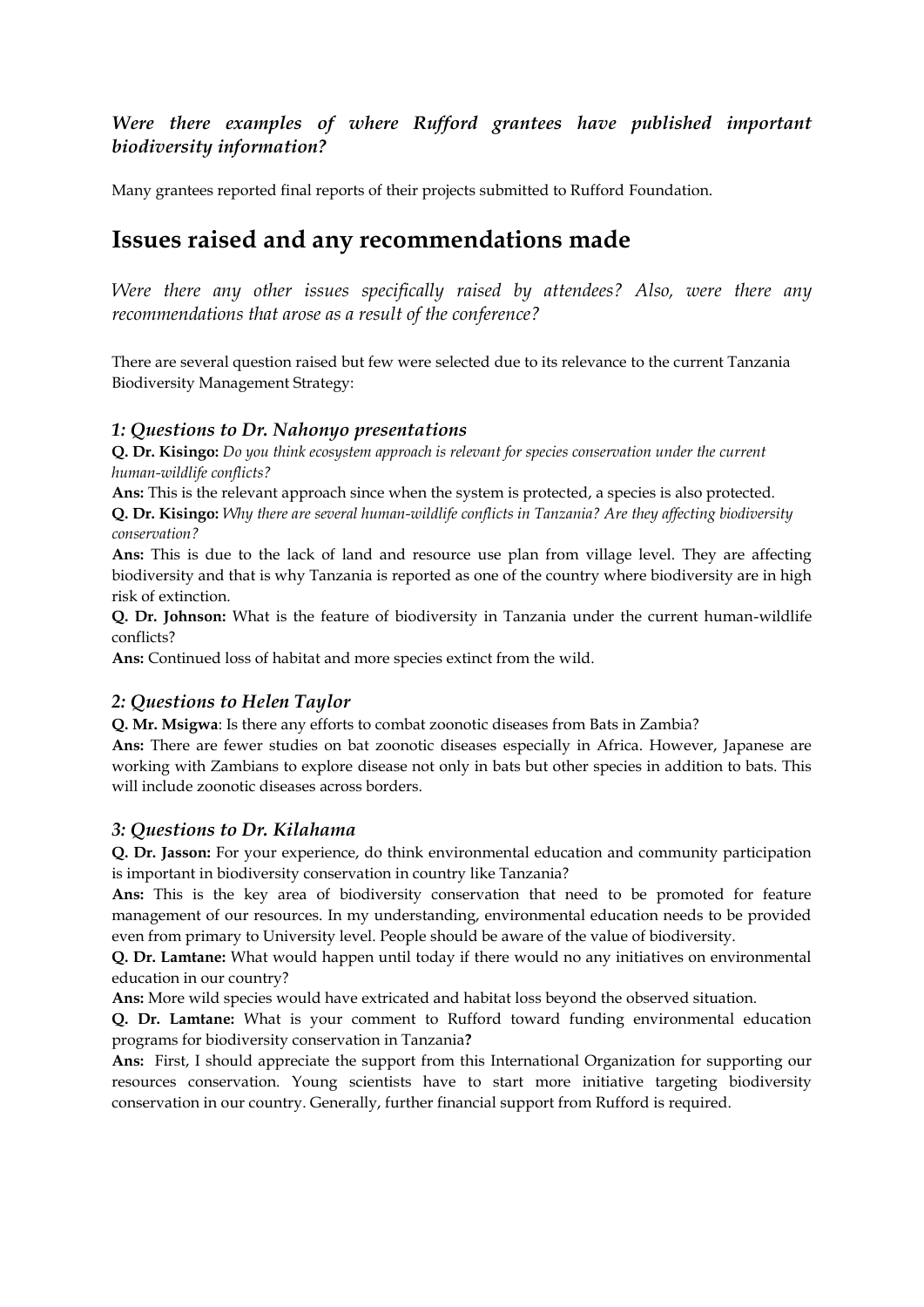## *4: Question to Mr. Mtui*

**Dr. Kisingo:** Why Udzungwa Mountain National Park have several conservation challenges? Ans: This is due to several factors including large size and presence of various edible species within the park. Off course, little enforcement capacity from the government.

## *5: Questions to Dr. Johnson*

**Q. Mr. Mtui:** Why do you think Lake Jipe is ecologically important ecosystems that need to get more funds from International Organization?

**Ans:** Apart from being home of critically endangered Jipe Tilapia *Oreochromis jipe*, the Lake support the life of endangered turtles species, amphibians, reptiles and migratory birds. Hence more conservation effort is required. For example, The Mohammed bin Zayed Species Conservation Fund is currently supporting establishment of fish sanctuaries to improve the population status of Jipe Tilapia and its habitat.

**Q. Dr. Kilahama:** Do you think it is important to involve members from Kenya for the conservation of Lake Jipe?

**Ans:** Yes, however, the challenges have been little amount of funds to cover both parts.

# **Recommendations**

- Grantees have to submit the final report to Rufford on time and disseminate the information to a wider audience.
- $\div$  It was suggested that Rufford should think a special call for young scientist for the conservation projects that will help to build their carrier.
- Established Forum have to organize a Grant Recipients after every two years for information sharing and disseminate the results to the stakeholders.
- Established Forum should have a common E-mail that will be used to update members the progress of any challenges or success.
- Forum members should promote proposals cover large areas of species occurrences.
- Grantees recommended further support from Rufford since there are several challenges facing biodiversity as observed during the conference.

# **List of participants, conference schedule and abstracts**

*List of participants is attached on separate word document while conference schedule is attached on a separate excel document.*

## *ABSTRACTS*

## **Title: Enhancing Community involvement in six villages adjacent to Mikumi National Park on participatory conservation of African Elephants' habitats – Tanzania" By Angelus Runji**

#### **Abstract**

This project intended to address the conservation challenge on deterioration of African Elephants' habitat in Mikumi National Park. The focus was cantered on enhancing community involvement in six villages which are found adjacent to Mikumi National park (MNP) in order to ensure that effective measures are participatory taken to address the challenge of deterioration of African Elephants' habitat which accompanied by elephants' poaching. The project employed participatory approach on implementing the project whereby the target participants were involved to form mechanisms that were agreed to be useful to addressing the identified challenge. The participatory approach involved application of participatory and learning and action (PLA) methodologies where discussions, topic presentation and physical actions were applied. The implementation of this project involved conducting meetings for creating public awareness, trainings to selected villagers who formed village game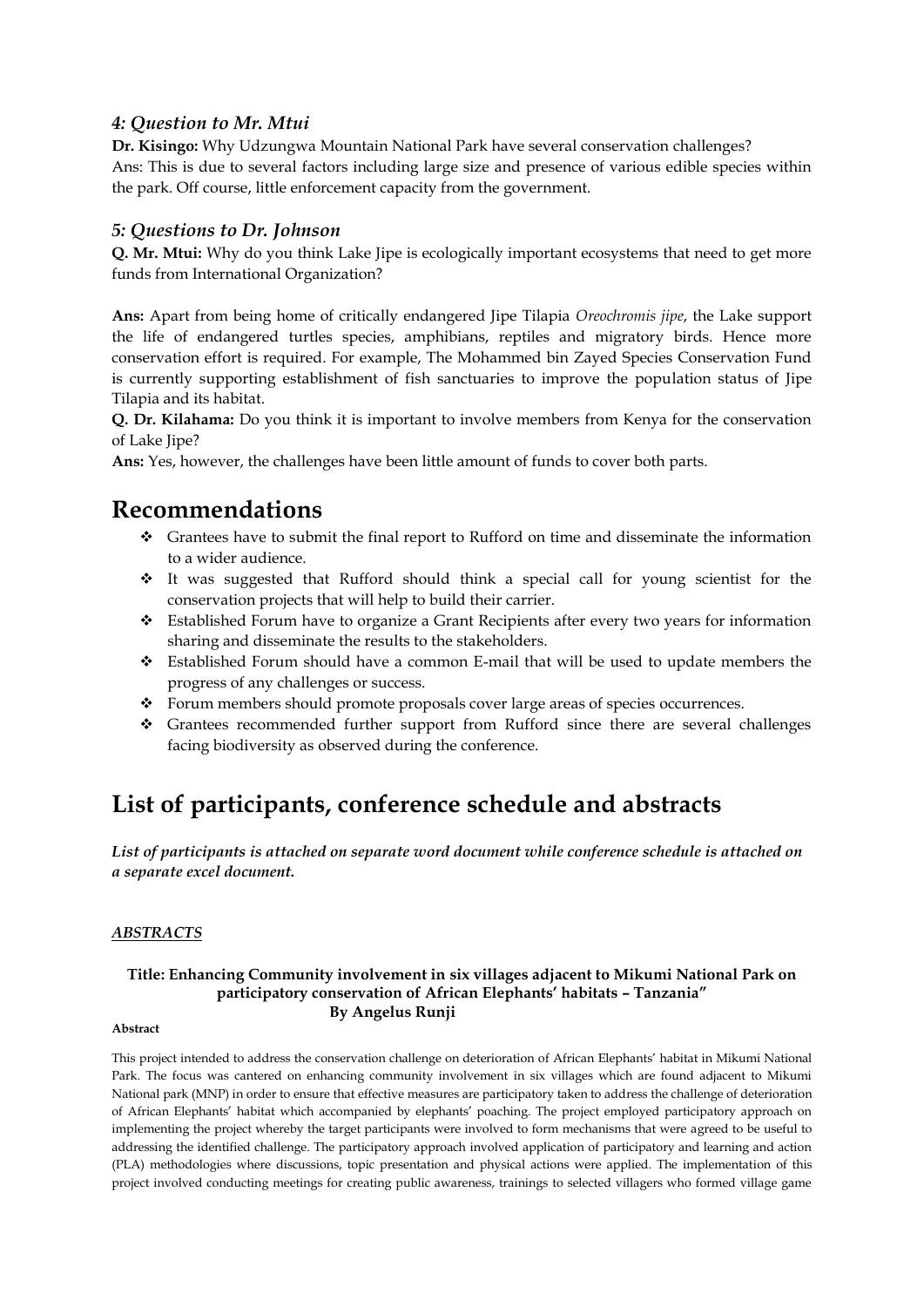scout teams and entrepreneurship groups, purchase and supply of the 30 beehives to six villages. The project participants were Local Government Authority's leaders, NGOs and CBOs, Mikumi National Park Authority (MINAPA) and Villagers. The total of 262 participants was direct reached by the project. The findings from project implementation revealed that inadequate regular communication among the stakeholders stimulate destruction of the habitat by various human activities which area carried out adjacent to the park are and continue to be extended encroaching the park area. Also lack of land use management plans to some villagers bordered by park area continues to stimulate the carrying out of destructive activities with poor protection by villagers. The implementation of the project resulted into improving protection and management of the habitat by effective participation of villagers through carrying out alternative livelihoods which reduce destruction actions to the park area, the VGS are taking effective measures to guard and report any incidence effecting elephants' welfare. The project recommends that further efforts are necessary to addressing the protection and management of the elephants' habitat which should include formation of WMAs adjacent the park area.

**Key words: African Elephants, management and protection of elephants' habitat, Enhancing conservation capacity,** 

**Mikumi National Park, village land use plans.** 

### **Title: The potential for carbon capture in secondary forests along a gradient of cultivation intensity: the case of South Nguru Moutains in Morogoro, Tanzania**

#### Tuyeni Heita MWAMPAMBA<sup>1\*</sup>, Maria J SANTOS<sup>2</sup>, Mark W SCHWARTZ<sup>3</sup>, Johan A SIX<mark>4</mark>

As increasingly more primary forests are converted to other land uses, it has become important to understand the value of the landscapes that replace them for biodiversity conservation and for providing key ecosystem services such as the regulation of carbon flows and stocks and the maintenance of hydrological systems. In places where deforested land is subsequently abandoned and natural regeneration occurs, land use legacies in combination with other biophysical factors have been shown to be critical determinants of such recovery trajectories, with increasing intensity contributing to lower rates of recovery. With an interest to understand the effects of cultivation intensity on carbon stocks and flows in the resultant secondary forests, we conducted a chronosequence study in which we surveyed above and belowground carbon in the vegetation and soils of 127 plots (20m x 50m) having variable ages since abandonment (0 to 54 years), including 13 primary forests. The study was conducted on the eastern slopes of the South Nguru Mountains, Morogoro, along an elevational gradient of 300 – 1800 m.a.s.l. where cultivation practices and cropping regiments (crops cultivated and duration of cultivation period) are highly correlated with distinct vegetation zones (high and low elevation) influenced by climatic factors, (moisture availability). A cultivation intensity gradient was determined, based primarily on the proportion of canopy cover that farmers leave on the plot to provide what are considered ideal conditions for a given cultivated crop. Our results indicate that 30 yrs after abandonment aboveground carbon stock in the resultant secondary forests does not fully recover to that of the original forests that were removed, staying at 50% of the original stock, although soil carbon does seem to recover almost fully. Cultivation intensity, determined by cultivation regiment (increasingly less shade tolerant crops), was a key factor contributing to carbon recovery rates (i.e., carbon sequestration); regiments that included cardamom and yam plantations, which require the maintenance of up to 30% canopy cover, recovered at above-average rates compared to those that consisted of shade intolerant crops such as maize, bean and cassava. Our study emphasizes the importance of maintaining some canopy trees on farm plots to boost forest recovery post abandonment. We use our results to launch into a discussion about the types of crops that should be promoted in the study area and the implications of cultivation regiments on conservation priorities in the Eastern Arc Mountains.

#### **Title: Understanding grassroots conservation efforts: A case of Enguserosambu Community Forest**

#### Agnes Sirima

Department of Wildlife Management, Sokoine University of Agriculture

P. O. Box 3073, Morogoro Tanzania, E-mail: agnes@suanet.ac.tz

#### **Abstract**

Community managed forests constitute a significant proportion of the world's forests, however, little is known regarding their condition or the details of how they are managed. Documented benefits of community managed forest include poverty alleviation and in some places a decrease in the rate of deforestation. Forests are home to many cultures including the indigenous people. Indigenous communities surrounding forest areas have developed patterns of resource use and management that reflect their intimate knowledge of local environments and ecosystems. However, indigenous knowledge is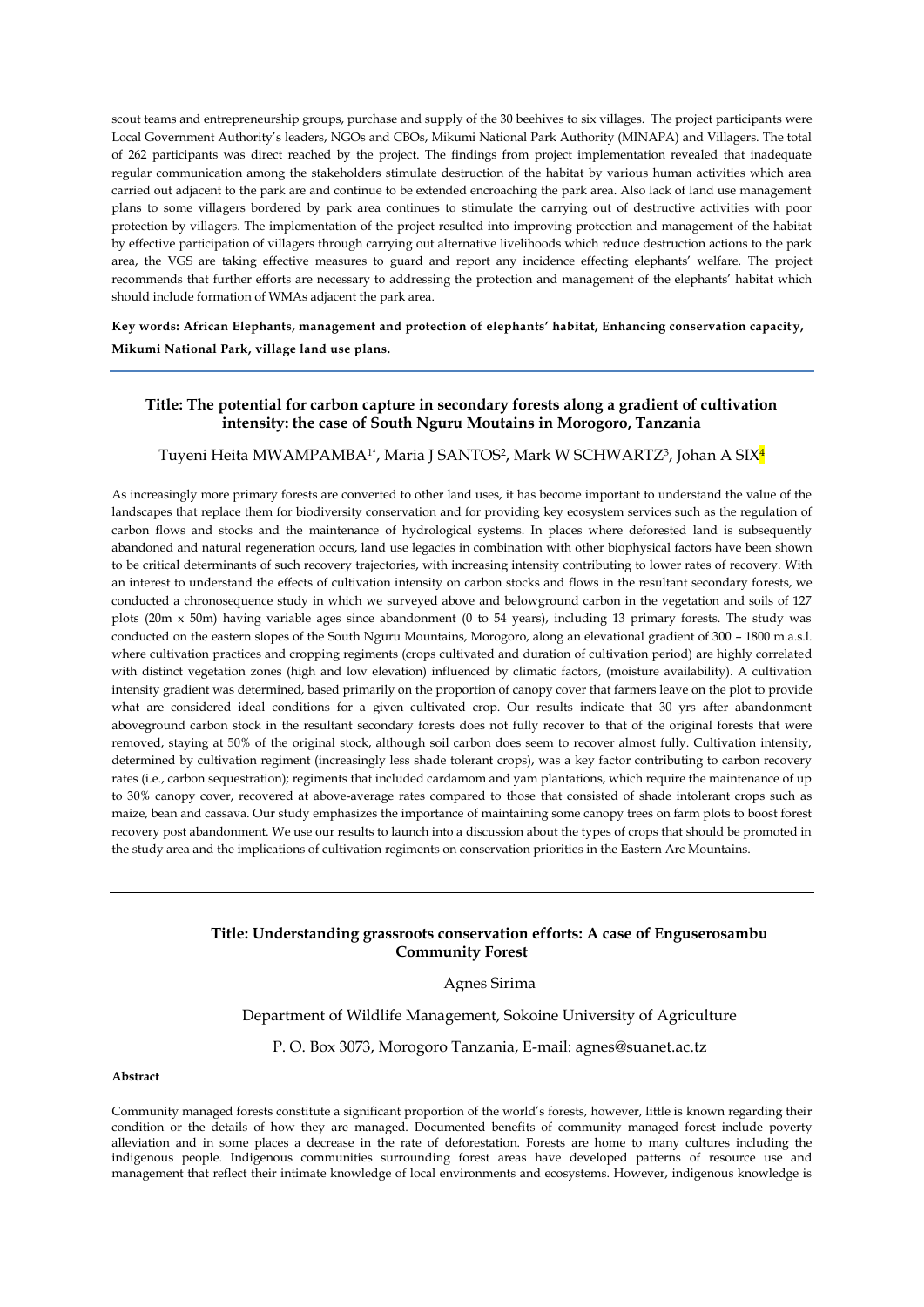rarely documented or incorporated into science based or government run conservation planning. This research aimed to understand the traditional Maasai practices in relation to conservation of forest resources. Specifically, the research aimed to; understand social mechanisms supporting indigenous ecological knowledge generation, accumulation and transmission. Four villages were surveyed. Individual and group semi-structured interviews were conducted with customary elders, village leaders, forest user groups, NGO's, and forest officers. A total of 57 individuals were interviewed, of which 19 were females. Findings revealed that to Enguserosambu communities, culture and forest are intertwined. The relationships communities have with their forest is stronger than sibling's relation. Different mechanisms are used by elders to share traditional knowledge with other society members. Some of the strategies include age group meetings, cultural bomas and traditional celebrations. Traditional law enforcement and land use plans were also mentioned as important means of protecting the forest. It is clear from the research that some of the practices of the daily Maasai lives contribute towards conservation of forest resources. These local traditional practices largely support conservation efforts and need to be documented and integrated into conservation planning.

### **ENHANCING CONSERVATION OF MAGOMBERA FOREST THROUGH ADAPTING BEE KEEPING**

Anna Mahulu, Save Nature for Life (SANALI), P.O Box 12266, Arusha, Tanzania

#### **ABSTRACT**

The Magombera forest is a home of endemic, diverse and endangered biological species, for example Udzungwa red colobus monkey (*Procolobusgordonorum*) and the Magombera chameleon (*Kinyongia magomberae*) which are among endangered and endemic species in the area. However the forest is facing high threat of disappearing through the resources extraction pressure from adjacent local communities. The project supported by Rufford Foundation through Rufford Small Grant aimed at improving conservation of remaining part of Magombera forest by involving the adjacent community through restoration initiatives and bee keeping as alternative way of livelihoods. Planned activities were successfully implemented and project objectives met. The modern bee keeping was introduced to the community and successfully adapted. About 89% of indigenous trees planted for restoring in the degraded area of the forest survived, only 11% of trees planted could not survive. After this initial success, it is planned to expand the scale of the project by involving many participants that have showed interest with the initial success and observing from others involved in the initial initiative. There is a growing market for the honey and other bee products in the country. With more people involved in the bee keeping, the forest and the environment in general will be conserved and that is the desired outcome of the project.

**Key words:** Magombera forest, Modern beekeeping, Restoration, Rufford Foundation

### **Engaging local groups in environment-friendly livelihood activities and biodiversity monitoring in Lake Tanganyika basin**

#### **Jasson John**

#### **Department of Zoology and Wildlife Conservation, University of Dar es Salaam, P.O Box 35064 Dar es Salaam.**

#### \*Communicating author: [wildornithology@udsm.ac.tz](mailto:wildornithology@udsm.ac.tz)

#### **Abstract**

In developing countries where resources are limited and especially in Ramsar sites which are guided by 'wise use' principle, engaging local communities is the best way of managing resources therein. Changes in climate, human population, and dynamism of the society require new measures to sustainably manage the natural resources. Engaging local communities in biodiversity monitoring and in environmentally friendly income generating activities are some of the measures. Local field assistants from the village have been engaged in biodiversity monitoring since 2004 where two threatened birds and water levels are key parameters. From July 2014 to June 2015, a project was implemented in three villages surrounding Malagarasi wetlands, a catchment for Lake Tanganyika, in Uvinza and Kaliua Districts. A pilot project for beekeeping has been established at Kasisi Village (Magwemagwe Group), Uvinza District. Twenty beehives and all necessary accessories for harvesting and processing honey have been provided to the group. Beehives have been hanged in a village forests near the wetland and all colonised. The hanging of beehives were preceded by a beekeeping seminars. Moreover, the project supported representatives from target villages to participate in the first Apimondia Symposium on African Bees and Beekeeping held in November 2014 at Arusha International Conference Centre. The local group (Magwemagwe) expect to earn about 2.4 million Tshs (=USD 1000) per year. Other villages are in the process of establishing similar projects. Apart from income to the groups, the village forests used for beekeeping will be protected from livestock grazing, charcoal burning and frequent fires.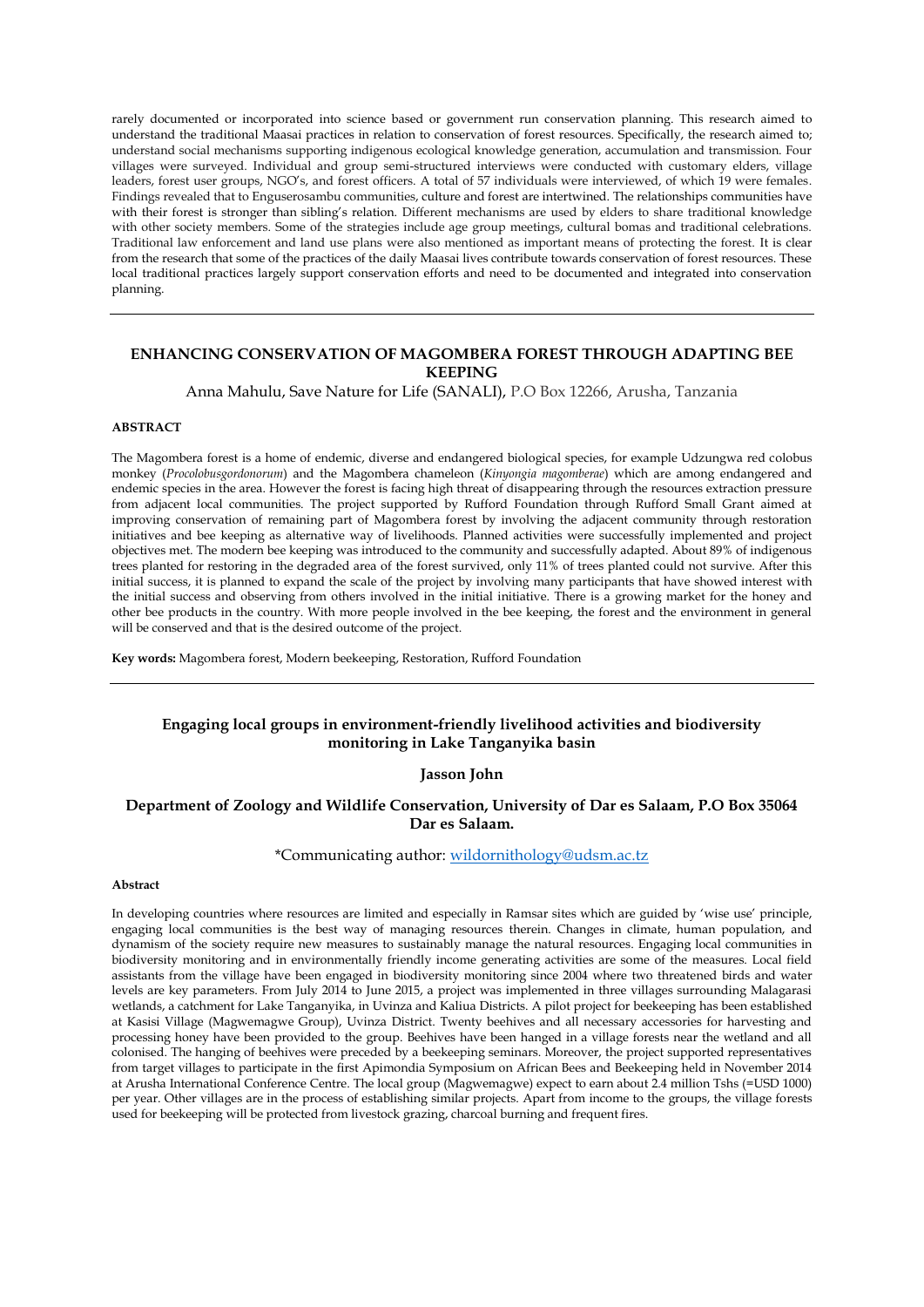#### **Title: Conservation of Lake Jipe Tilapia through Improved Livelihood Activities in the Communities Surrounding Lake Jipe Ecosystem, Mwanga Tanzania**

#### **Nicephor Pius Lesio<sup>1</sup> , Johnson Mshana Grayson<sup>2</sup> and Liberato Malisawa<sup>3</sup>**

**<sup>1</sup>Tanzania Wildlife Research Institute, P.O Box 661 Arusha Tanzania, E-mail: lesion.np@gmail.com, +255783345136.**

**<sup>2</sup>Department of Animal, Aquaculture and Range Sciences, Sokoine University of Agriculture Morogoro Tanzania, P.O Box 3004 Morogoro, E-mail[: mshanajohn1@suanet.ac.tz,](mailto:mshanajohn1@suanet.ac.tz) +255684884569.**

#### **<sup>3</sup>Mwanga District Council, Livestock and Fisheries Department.**

#### **Abstract**

Lake Jipe is a home for endemic but critically endangered Jipe tilapia, *Oreochromis jipe* among other fish species. The lake is located in Tanzania-Kenya border fronting Mkomazi and Tsavo National Parks. In the past fishing contributed 80% of the income of local communities. However, as a result of several anthropogenic and natural factors catch and abundance of fish in the lake declined tremendously such that at present fishing activities contribute only 40% of the resident's income. The major environmental problems affecting Lake Jipe ecosystem include; overfishing, siltation, illegal fishing methods, habitat destruction, deforestation, unsustainable agriculture and livestock keeping practices in the catchment areas. As a result about 5000 families surrounding the lake suffer from lack of animal protein and decreased household income hence calling for intervention. Many approaches for intervention have been recommended. This project concentrated on improved beekeeping and local chicken raring. The successes of the activities are currently witnessed.

#### **The Role of Community Conservation of** *Oxystigma msoo* **in Rau Forest Reserve, Tanzania**

Revocatus Petro, Mufindi Pulpwood Research Centre, Tanzania Forestry Research Institute (TAFORI), P. O. Box 15, Mafinga, Tanzania. Email: mushumbuz2002@yahoo.co.uk

#### **Abstract**

The study on the role of community conservation of *Oxystigma msoo* was carried out in Rau Forest Reserve and two villages surrounding the reserve in Kilimanjaro, Tanzania. The project aimed at determining the abundance, distribution and laying out community conservation strategies of *O.msoo* in the reserve by using Njoro and Kaloleni villages. Data were collected from tenconcentric plots of 20 m radius which were laid purposively in the reserve where mature *O. msoo* trees were located while conservation strategies were formulated by communities from the two villages. Within the established plots *O. msoo* were countered and measured (Height and diameter at breast height (DBH). The measured *O.msoo* were classified as mature (DBH > 10 cm), pole (5 < 10 cm DBH), sapling (2<5 cm DBH)) and seedlings (< 2 cm DBH or 150 cm Height). Seeds were collected from mature *O. msoo* in the reserve and raised in the nursery for about five months. Seedlings were transplanted to the reserve by communities from both villages. A total of 2950 trees of *O. msoo* were recorded in the reserve with an average of 246, 26, 13 and 10 seedlings, saplings, poles and mature trees per plot respectively. The numbers of seedlings were significantly higher than other size classes of *O. msoo.* A total of 3500 seedlings were transplanted in the reserve. A number of community conservation strategies were formulated. The formulated strategies will help to make policies which will increase chances of trees biodiversity in the reserve*.* There was a limited recruitment from seedlings to saplings because of over exploitation of saplings which are mainly used as broom supporters.

#### **Environmental Education and Community Involvement towards Conservation of Endangered Tilapia** *Oreochromis amphimelas* **and its Ecosystem in Lake Kitangiri, Tanzania**

**Tausi Ally, Tanzania Fisheries Research Institute[, tkhitentya@suanet.ac.tz](mailto:tkhitentya@suanet.ac.tz)**

#### Abstract

The overall aim of the research was to provide environmental education and involve the community in conservation of Lake Kitangiri ecosystem. Logistic meetings were conducted on two primary schools, one secondary school and two major landing sites found in Tulya ward. During provision of environmental education to the youth, fishermen, fish processors and vendors, it was realized that there is high degradation of the Lake ecosystem and no conservational actions take place. Conducted social economic survey showed that fishing is the major economic activity that supports the livelihood of all people living around Lake Kitangiri. Presence of this Lake insures continuous availability of protein sources of food, increases food security, provides employments and improves micro and macro economics of Tanzanians and non Tanzanian people either directly or indirectly. Boat survey comprehended heavy Illegal fishing, clearing of Lake vegetation, introduction of settlements in the Lake Islands and in-breeding sites overfishing. All these result into degradation of the Lake ecosystems and loss of indigenous fish